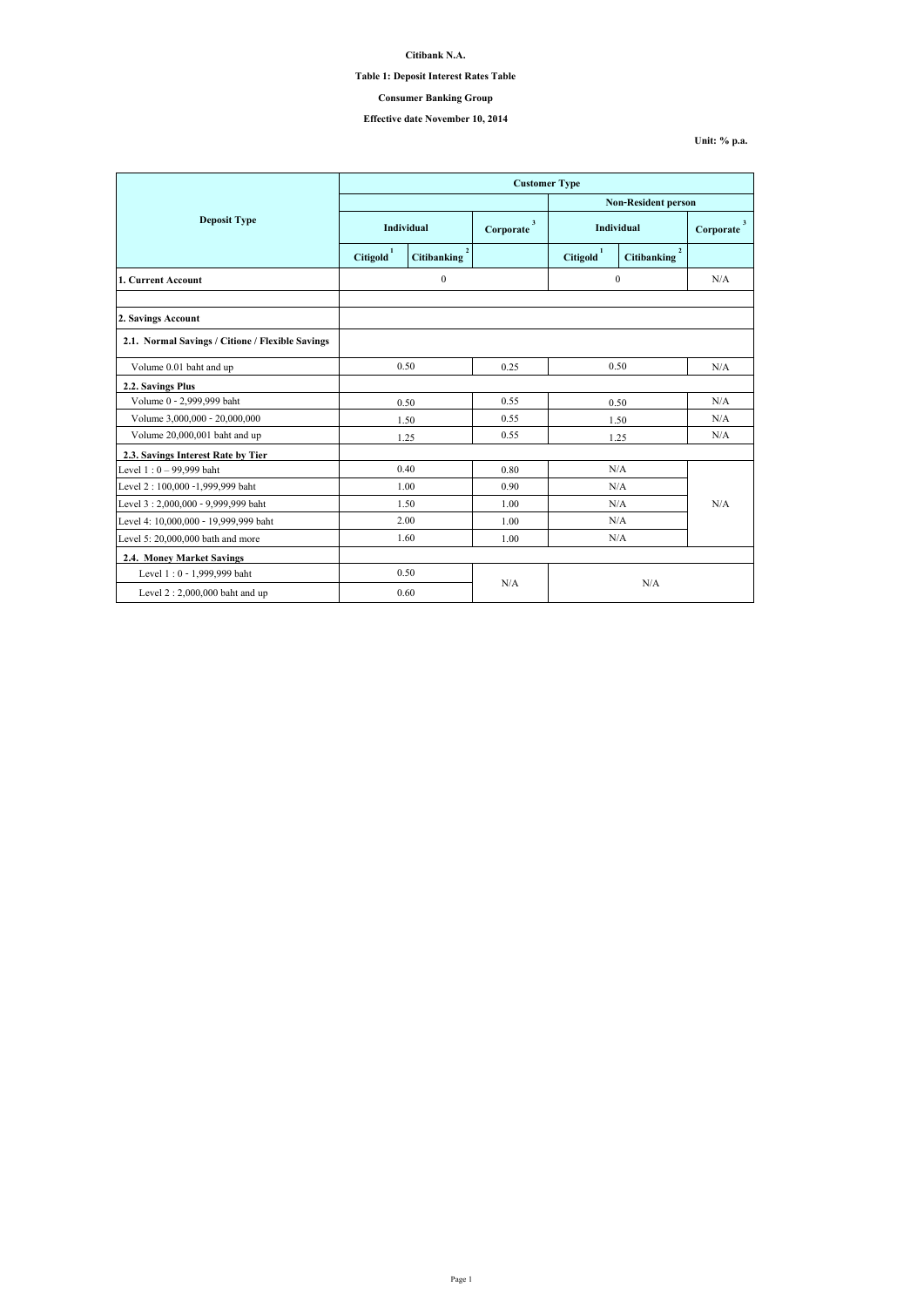## **Table 1: Deposit Interest Rates Table**

# **Effective date November 10, 2014**

|                                                      | <b>Customer Type</b>  |                                      |                           |                            |                                      |                             |
|------------------------------------------------------|-----------------------|--------------------------------------|---------------------------|----------------------------|--------------------------------------|-----------------------------|
|                                                      |                       |                                      |                           | <b>Non-Resident person</b> |                                      |                             |
| <b>Deposit Type</b>                                  | <b>Individual</b>     |                                      | $\mathbf{3}$<br>Corporate | Individual                 |                                      | 3 <sup>2</sup><br>Corporate |
|                                                      | Citigold <sup>1</sup> | $\overline{2}$<br><b>Citibanking</b> |                           | Citigold <sup>1</sup>      | $\overline{2}$<br><b>Citibanking</b> |                             |
| 3. Time Deposit                                      |                       |                                      |                           |                            |                                      |                             |
| 3.1 Normal Time Deposit -                            |                       |                                      |                           |                            |                                      |                             |
| Minimum opening account 100,000 Baht                 |                       |                                      |                           |                            |                                      |                             |
| <b>3-Month Tenors</b>                                |                       |                                      |                           |                            |                                      |                             |
| Volume 100,000 Baht and up                           |                       | 1.10                                 | 0.85                      |                            | N/A                                  |                             |
| <b>6-Month Tenors</b>                                |                       |                                      |                           |                            |                                      |                             |
| Volume 100,000 Baht and up                           |                       | 1.20                                 | 0.95                      |                            | 1.10                                 | N/A                         |
| 9-Month Tenors                                       |                       |                                      |                           |                            |                                      |                             |
| Volume 100,000 Baht and up                           |                       | 1.30                                 | 1.05                      |                            | 1.20                                 | N/A                         |
| <b>12-Month Tenors</b>                               |                       |                                      |                           |                            |                                      |                             |
| Volume 100,000 Baht and up                           |                       | 1.30                                 | 1.05                      |                            | 1.20                                 | N/A                         |
| <b>18-Month Tenors</b>                               |                       |                                      |                           |                            |                                      |                             |
| Volume 100,000 Baht and up                           |                       | 1.35                                 | 1.10                      |                            | 1.25                                 | N/A                         |
| <b>24-Month Tenors</b>                               |                       |                                      |                           |                            |                                      |                             |
| Volume 100,000 Baht and up                           |                       | 1.40                                 | 1.15                      |                            | 1.30                                 | N/A                         |
| <b>36-Month Tenors</b>                               |                       |                                      |                           |                            |                                      |                             |
|                                                      |                       |                                      |                           |                            |                                      |                             |
| Volume 100,000 baht and up                           |                       | 1.45                                 | 1.20                      |                            | 1.35                                 | N/A                         |
| <b>48-Month Tenors</b>                               |                       |                                      |                           |                            |                                      |                             |
| Volume 100,000 baht and up                           |                       | 1.50                                 | 1.25                      |                            | 1.40                                 | N/A                         |
| <b>60-Month Tenors</b>                               |                       |                                      |                           |                            |                                      |                             |
| Volume 100,000 baht and up                           |                       | 1.55                                 | 1.30                      |                            | 1.45                                 | N/A                         |
| 3.2 Normal Time Deposit Online -                     |                       |                                      |                           |                            |                                      |                             |
| Minimum opening account 100,000 Baht                 |                       |                                      |                           |                            |                                      |                             |
| <b>3-Month Tenors</b>                                |                       |                                      |                           |                            |                                      |                             |
| Volume 100,000 Baht and up                           |                       | 1.55                                 | N/A                       |                            | 1.55                                 | N/A                         |
| <b>6-Month Tenors</b>                                |                       |                                      |                           |                            |                                      |                             |
| Volume 100,000 Baht and up                           |                       | 1.20                                 | 0.95                      |                            | 1.20                                 | N/A                         |
| 9-Month Tenors                                       |                       |                                      |                           |                            |                                      |                             |
| Volume 100,000 Baht and up                           |                       | 1.30                                 | 1.05                      |                            | 1.30                                 | N/A                         |
| <b>12-Month Tenors</b>                               |                       |                                      |                           |                            |                                      |                             |
| Volume 100,000 Baht and up                           |                       | 1.30                                 | 1.05                      |                            | 1.30                                 | N/A                         |
| <b>18-Month Tenors</b>                               |                       |                                      |                           |                            |                                      |                             |
| Volume 100,000 Baht and up                           |                       | 1.35                                 | 1.10                      |                            | 1.35                                 | N/A                         |
| <b>24-Month Tenors</b>                               |                       |                                      |                           |                            |                                      |                             |
| Volume 100,000 Baht and up                           |                       | 1.40                                 | 1.15                      |                            | 1.40                                 | N/A                         |
| <b>36-Month Tenors</b><br>Volume 100,000 baht and up |                       | 1.45                                 | 1.20                      |                            | 1.45                                 | N/A                         |
| <b>48-Month Tenors</b>                               |                       |                                      |                           |                            |                                      |                             |
| Volume 100,000 baht and up                           |                       | 1.50                                 | 1.25                      |                            | 1.50                                 | N/A                         |
| <b>60-Month Tenors</b>                               |                       |                                      |                           |                            |                                      |                             |
| Volume 100,000 baht and up                           |                       | 1.55                                 | 1.30                      |                            | 1.55                                 | N/A                         |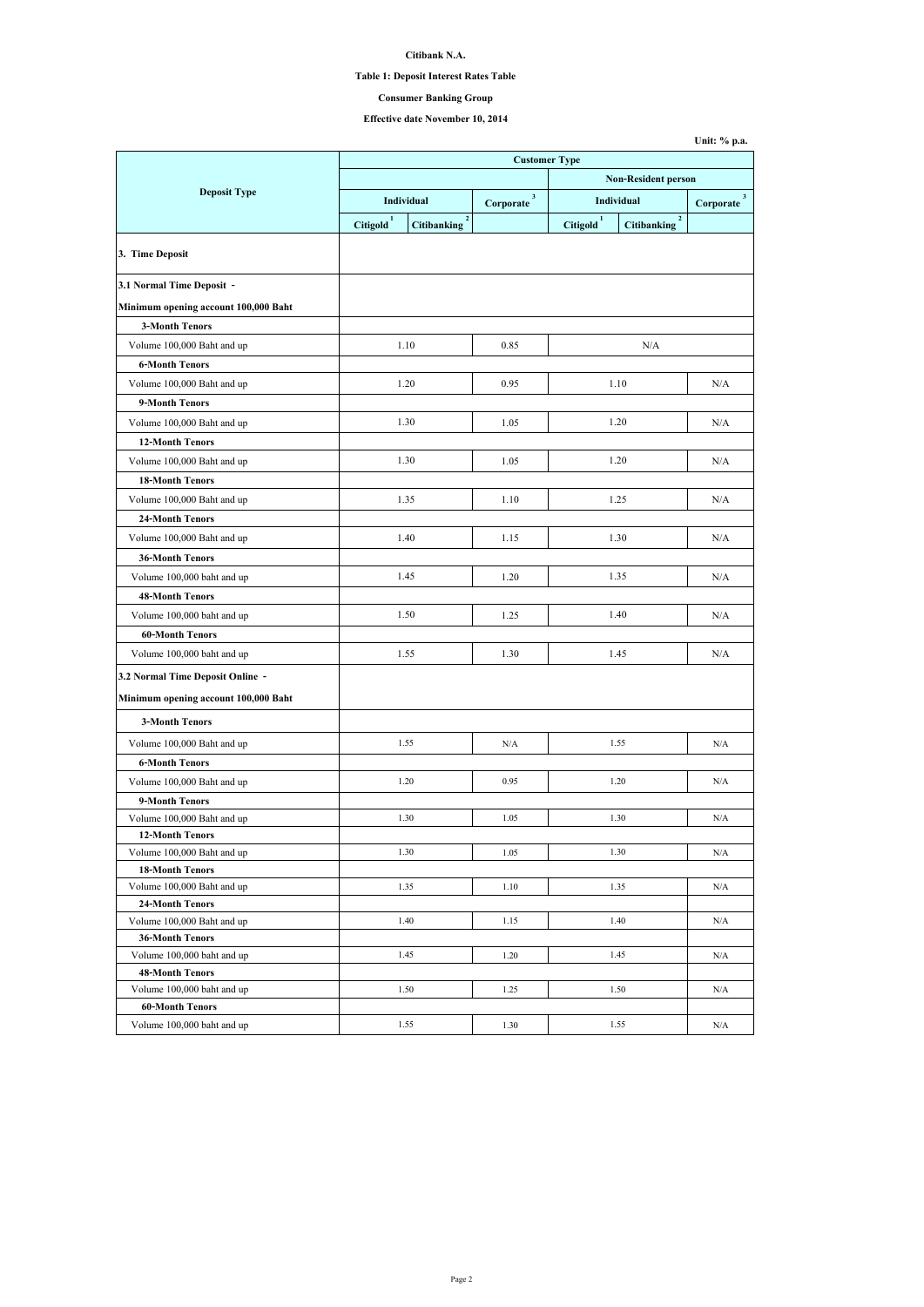## **Table 1: Deposit Interest Rates Table**

# **Effective date November 10, 2014**

|                                    | <b>Customer Type</b>  |                                      |                            |                       |                                      |                           |
|------------------------------------|-----------------------|--------------------------------------|----------------------------|-----------------------|--------------------------------------|---------------------------|
|                                    |                       |                                      | <b>Non-Resident person</b> |                       |                                      |                           |
| <b>Deposit Type</b>                | Individual            |                                      | $\mathbf{3}$<br>Corporate  |                       | <b>Individual</b>                    | $\mathbf{3}$<br>Corporate |
|                                    | Citigold <sup>1</sup> | $\overline{2}$<br><b>Citibanking</b> |                            | Citigold <sup>1</sup> | $\overline{2}$<br><b>Citibanking</b> |                           |
| 3.3 Periodic Time Deposit-         |                       |                                      |                            |                       |                                      |                           |
| <b>Monthly Interest Paid</b>       |                       |                                      |                            |                       |                                      |                           |
| <b>6-Month Tenors</b>              |                       |                                      |                            |                       |                                      |                           |
| Volume 200,000 baht and up         |                       | 1.00                                 |                            | N/A                   |                                      |                           |
| 9-Month Tenors                     |                       |                                      |                            |                       |                                      |                           |
| Volume 200,000 baht and up         |                       | 1.10                                 |                            | N/A                   |                                      |                           |
| <b>12-Month Tenors</b>             |                       |                                      |                            |                       |                                      |                           |
| Volume 200,000 baht and up         |                       | 1.10                                 |                            | N/A                   |                                      |                           |
| <b>18-Month Tenors</b>             |                       |                                      |                            |                       |                                      |                           |
| Volume 200,000 baht and up         | 1.15                  |                                      |                            | N/A                   |                                      |                           |
| <b>24-Month Tenors</b>             |                       |                                      |                            |                       |                                      |                           |
| Volume 200,000 baht and up         |                       | 1.20                                 |                            | N/A                   |                                      |                           |
| <b>36-Month Tenors</b>             |                       |                                      |                            |                       |                                      |                           |
| Volume 200,000 baht and up         | 1.25                  |                                      |                            | N/A                   |                                      |                           |
| <b>48-Month Tenors</b>             |                       |                                      |                            |                       |                                      |                           |
| Volume 200,000 baht and up         |                       | 1.30                                 |                            | N/A                   |                                      |                           |
| <b>60-Month Tenors</b>             |                       |                                      |                            |                       |                                      |                           |
| Volume 200,000 baht and up         |                       | 1.35                                 |                            | N/A                   |                                      |                           |
|                                    |                       |                                      |                            |                       |                                      |                           |
| <b>Quarterly Interest Paid</b>     |                       |                                      |                            |                       |                                      |                           |
| <b>12-Month Tenors</b>             |                       |                                      |                            |                       |                                      |                           |
| Volume 200,000 baht and up         |                       | 1.10                                 |                            | N/A                   |                                      |                           |
| <b>18-Month Tenors</b>             |                       |                                      |                            |                       |                                      |                           |
| Volume 200,000 baht and up         |                       | 1.15                                 |                            | N/A                   |                                      |                           |
| <b>24-Month Tenors</b>             |                       |                                      |                            |                       |                                      |                           |
| Volume 200,000 baht and up         |                       | 1.20                                 |                            | N/A                   |                                      |                           |
| <b>36-Month Tenors</b>             |                       |                                      |                            |                       |                                      |                           |
| Volume 200,000 baht and up         |                       | 1.25<br>N/A                          |                            |                       |                                      |                           |
| <b>48-Month Tenors</b>             |                       |                                      |                            |                       |                                      |                           |
| Volume 200,000 baht and up         |                       | 1.30                                 |                            | N/A                   |                                      |                           |
| <b>60-Month Tenors</b>             |                       |                                      |                            |                       |                                      |                           |
| Volume 200,000 baht and up         | 1.35                  |                                      |                            | N/A                   |                                      |                           |
|                                    |                       |                                      |                            |                       |                                      |                           |
| <b>Semi Annually Interest Paid</b> |                       |                                      |                            |                       |                                      |                           |
| <b>12-Month Tenors</b>             |                       |                                      |                            |                       |                                      |                           |
| Volume 200,000 baht and up         |                       | 1.10                                 |                            | N/A                   |                                      |                           |
| <b>18-Month Tenors</b>             |                       |                                      |                            |                       |                                      |                           |
| Volume 200,000 baht and up         |                       | 1.15                                 |                            | N/A                   |                                      |                           |
| <b>24-Month Tenors</b>             |                       |                                      |                            |                       |                                      |                           |
| Volume 200,000 baht and up         |                       | 1.20                                 | N/A                        |                       |                                      |                           |
| <b>36-Month Tenors</b>             |                       |                                      |                            |                       |                                      |                           |
| Volume 200,000 baht and up         |                       | 1.25                                 |                            | N/A                   |                                      |                           |
| <b>48-Month Tenors</b>             |                       |                                      |                            |                       |                                      |                           |
| Volume 200,000 baht and up         |                       | 1.30                                 |                            | N/A                   |                                      |                           |
| <b>60-Month Tenors</b>             |                       |                                      |                            |                       |                                      |                           |
| Volume 200,000 baht and up         |                       | 1.35                                 |                            | N/A                   |                                      |                           |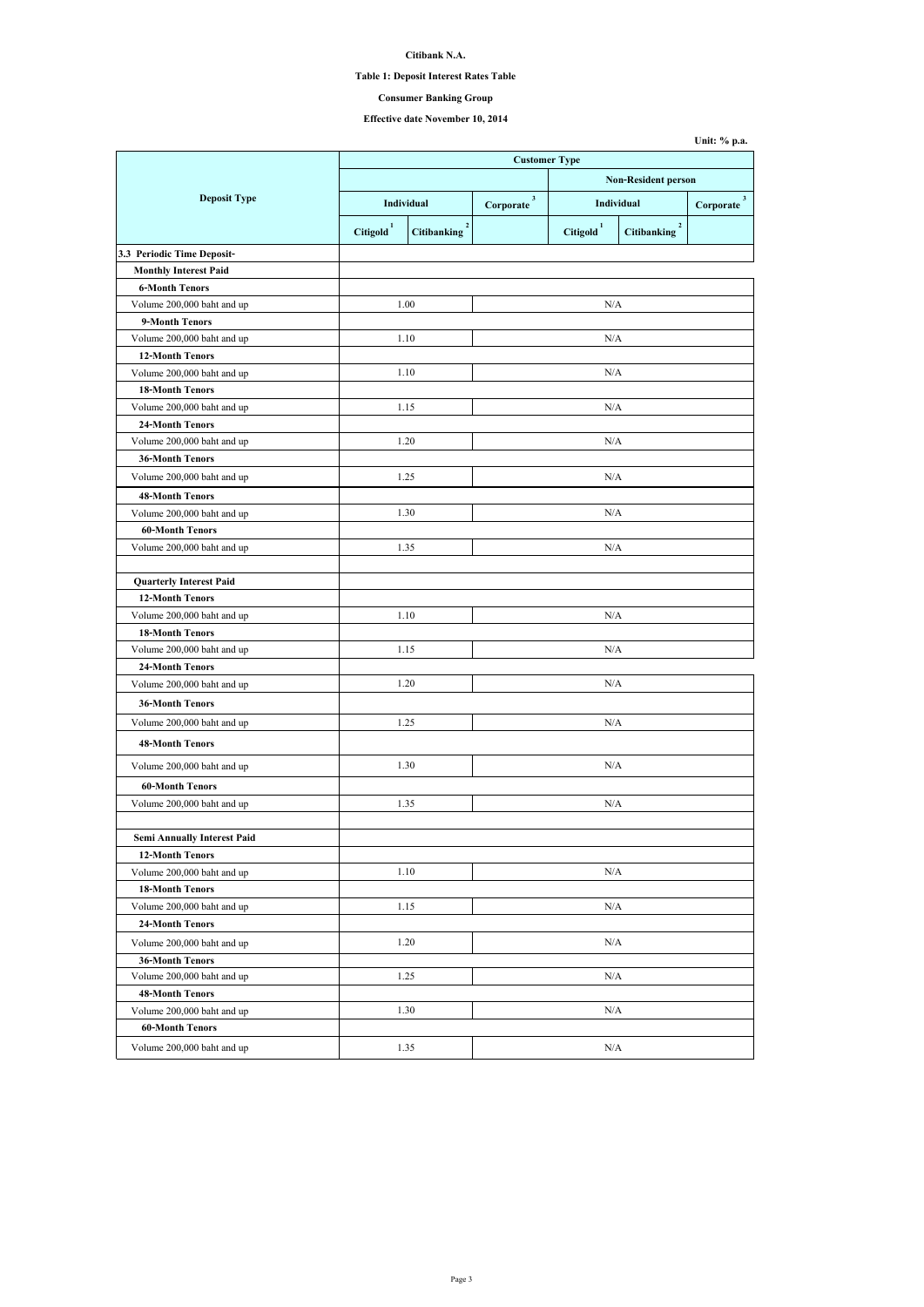| Unit: $%$ p.a. |  |  |
|----------------|--|--|
|----------------|--|--|

## **Table 1: Deposit Interest Rates Table**

# **Effective date November 10, 2014**

|                                       | <b>Customer Type</b>  |                                      |                           |                       |                                      |                           |  |
|---------------------------------------|-----------------------|--------------------------------------|---------------------------|-----------------------|--------------------------------------|---------------------------|--|
|                                       |                       |                                      |                           |                       | <b>Non-Resident person</b>           |                           |  |
| <b>Deposit Type</b>                   | Individual            |                                      | $\mathbf{3}$<br>Corporate | Individual            |                                      | $\mathbf{3}$<br>Corporate |  |
|                                       | Citigold <sup>1</sup> | $\overline{2}$<br><b>Citibanking</b> |                           | Citigold <sup>1</sup> | $\overline{2}$<br><b>Citibanking</b> |                           |  |
| <b>Annually Interest Paid</b>         |                       |                                      |                           |                       |                                      |                           |  |
| <b>24-Month Tenors</b>                |                       |                                      |                           |                       |                                      |                           |  |
| Volume 200,000 baht and up            | 1.20                  |                                      |                           | N/A                   |                                      |                           |  |
| <b>36-Month Tenors</b>                |                       |                                      |                           |                       |                                      |                           |  |
| Volume 200,000 baht and up            | 1.25                  |                                      | N/A                       |                       |                                      |                           |  |
| <b>48-Month Tenors</b>                |                       |                                      |                           |                       |                                      |                           |  |
| Volume 200,000 baht and up            | 1.30                  |                                      | N/A                       |                       |                                      |                           |  |
| <b>60-Month Tenors</b>                |                       |                                      |                           |                       |                                      |                           |  |
| Volume 200,000 baht and up            | 1.35                  |                                      | N/A                       |                       |                                      |                           |  |
|                                       |                       |                                      |                           |                       |                                      |                           |  |
| 3.4 Rising Rate Time Deposit -        |                       |                                      |                           |                       |                                      |                           |  |
| <b>24-Month Tenors</b>                |                       |                                      |                           |                       |                                      |                           |  |
| Volume 500,000 baht and up            |                       |                                      |                           |                       |                                      |                           |  |
| 1st 6-month                           | 1.00                  |                                      |                           |                       |                                      |                           |  |
| 2nd 6-month                           | 1.25                  |                                      |                           |                       |                                      |                           |  |
| 3rd 6-month                           | 2.50                  |                                      | N/A                       |                       |                                      |                           |  |
| 4th 6-month                           | 4.00                  |                                      |                           |                       |                                      |                           |  |
| Effective Interest Rate is 2.19% p.a. |                       |                                      |                           |                       |                                      |                           |  |
|                                       |                       |                                      |                           |                       |                                      |                           |  |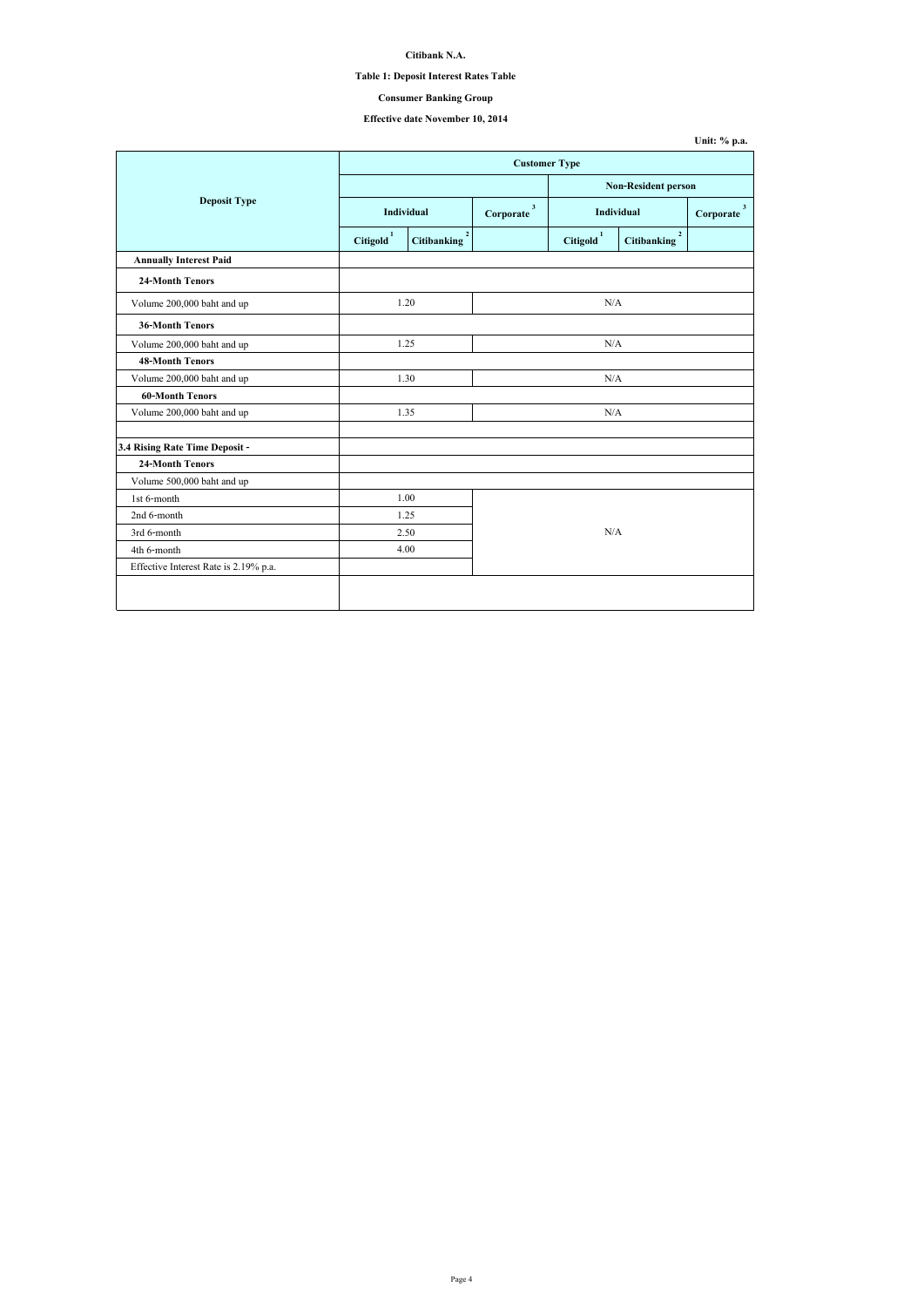## **Table 1: Deposit Interest Rates Table**

# **Effective date November 10, 2014**

|                                       | <b>Customer Type</b> |                                      |                             |                                 |                                      |                             |  |
|---------------------------------------|----------------------|--------------------------------------|-----------------------------|---------------------------------|--------------------------------------|-----------------------------|--|
| <b>Deposit Type</b>                   |                      | <b>Non-Resident person</b>           |                             |                                 |                                      |                             |  |
|                                       | <b>Individual</b>    |                                      | 3 <sup>1</sup><br>Corporate | Individual                      |                                      | 3 <sup>1</sup><br>Corporate |  |
|                                       | <b>Citigold</b>      | $\overline{2}$<br><b>Citibanking</b> |                             | $\mathbf{1}$<br><b>Citigold</b> | $\overline{2}$<br><b>Citibanking</b> |                             |  |
| 3.5 Flexible Time Deposit Enhancement |                      |                                      |                             |                                 |                                      |                             |  |
| 2.5-Month Tenors (10 weeks)           |                      |                                      |                             |                                 |                                      |                             |  |
| Volume 200,000 baht and up            |                      | 0.80                                 |                             | N/A                             |                                      |                             |  |
| <b>3-Month Tenors</b>                 |                      |                                      |                             |                                 |                                      |                             |  |
| Volume 200,000 baht and up            | 0.80                 |                                      | N/A                         |                                 |                                      |                             |  |
| <b>6-Month Tenors</b>                 |                      |                                      |                             |                                 |                                      |                             |  |
| Volume 200,000 baht and up            | 0.90                 |                                      | N/A                         |                                 |                                      |                             |  |
| 9-Month Tenors                        |                      |                                      |                             |                                 |                                      |                             |  |
| Volume 200,000 baht and up            | 1.00                 |                                      |                             | N/A                             |                                      |                             |  |
| <b>10-Month Tenors</b>                |                      |                                      |                             |                                 |                                      |                             |  |
| Volume 200,000 baht and up            |                      | 1.00                                 |                             | N/A                             |                                      |                             |  |
| <b>12-Month Tenors</b>                |                      |                                      |                             |                                 |                                      |                             |  |
| Volume 200,000 baht and up            | 1.00                 |                                      | N/A                         |                                 |                                      |                             |  |
| <b>18-Month Tenors</b>                |                      |                                      |                             |                                 |                                      |                             |  |
| Volume 200,000 baht and up            |                      | 1.05                                 |                             | N/A                             |                                      |                             |  |
| <b>24-Month Tenors</b>                |                      |                                      |                             |                                 |                                      |                             |  |
| Volume 200,000 baht and up            |                      | 1.10                                 |                             | N/A                             |                                      |                             |  |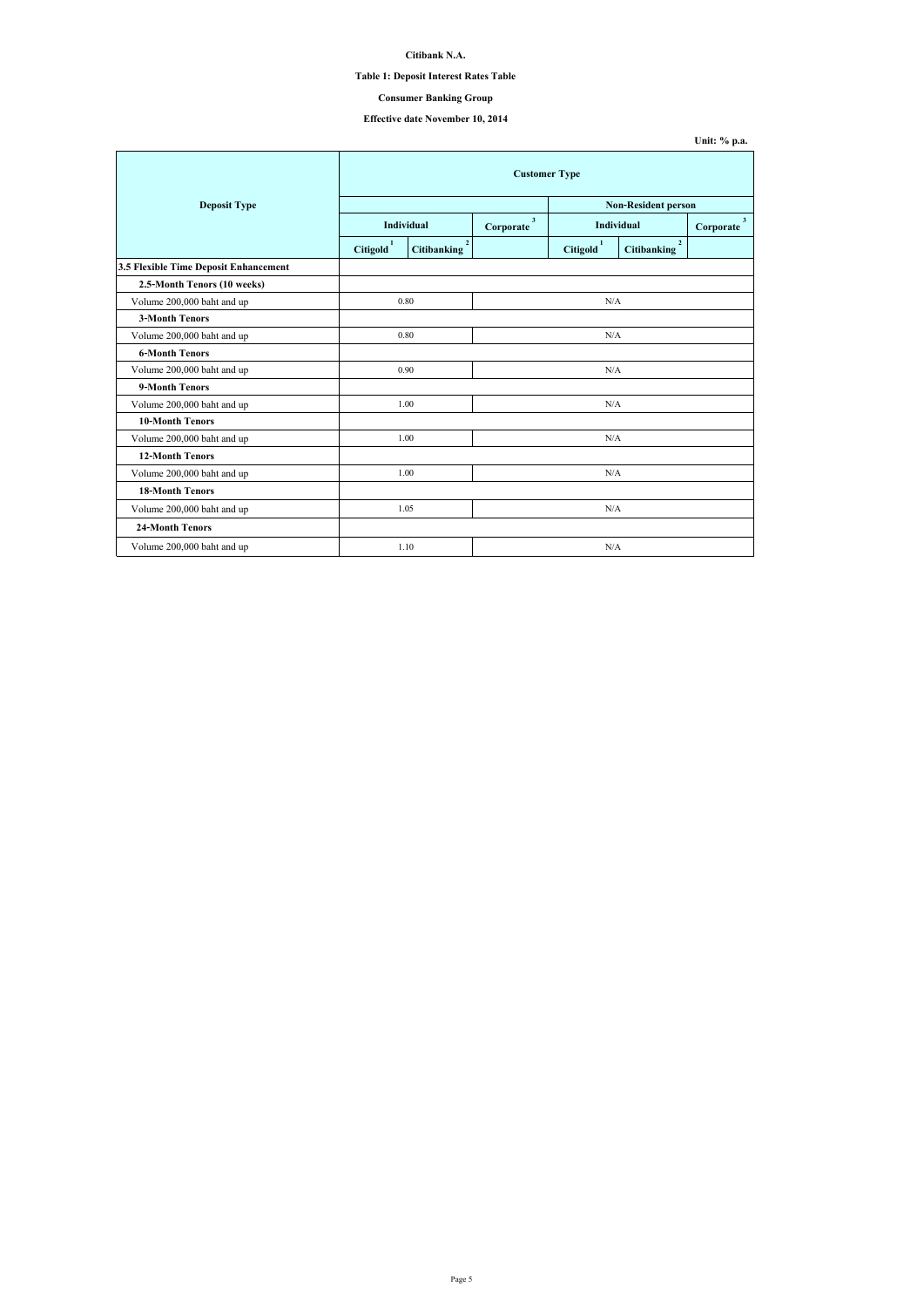**Unit: % p.a.**

#### **Citibank N.A.**

#### **Table 1: Deposit Interest Rates Table**

#### **Effective date November 10, 2014**

#### **Consumer Banking Group**

**Terms and conditions for interest payment.**

o This table is only for Consumer banking

o In case of withdrawal before maturity for Normal Time Deposit, Periodic Time Deposit, Rising Rate Time Deposit, Flexible Time Deposit (Original),

Flexible Time Deposit Enhancement and Bill of Exchange, the interest rate will pay according to the condition, or subject to Management Approvals.

- o Terms and conditions for Normal Time Deposit, Periodic Time deposit and Rising Rate Time deposit in case of withdrawal before maturity are as following
	- o Deposit length of less than 3 months: No interest payment.
	- o Deposit length of 3 months or more: Citibank will pay interest, based on savings account interest rate on the withdrawal date, but not more than 1% p.a. For accounts with periodic interest payment, Citibank will deduct the excess interest rates paid from the principal amount.
	- o Interest payments are exempted for corporate accounts with withdrawals before the time deposit maturity.
	- o For Rising Rate time deposit accounts with deposit length of 3 months or more, Citibank will pay interest by deducting
- o Interest rate calculations for time deposits are based on non-accumulated interest calculations.
- o For non-resident THB accounts, Citibank will not pay interest rates for all THB saving accounts.
- o For non-resident THB accounts, Citibank will open only Normal Time deposit accounts with 6-month tenors or longer.
- o Savings Plus accounts is a special account with higher interest rates than regular savings accounts; The T&C are the same and referred to the Normal Savings account with effect from 23 July 2012 and onwards, following the terms and conditions on the account opening date.
- o For Online Time Deposit opening, it means that you have reviewed and decided to open this Time Deposit and allowed Citibank to refer to your account opening documents and signature from your existing current account or saving account as reference and evidence for opening this Time Deposit with no exception.
- o Opening of Time Deposit online transaction is available 24 hours. However, the online transaction that has been made after 10:00 p.m. of business days or the online transaction that has been made on weekends or on public holidays will be treated as the transaction with the quoted interest rate of the

 Saturday - Sunday with the deposit in cash via Cash Deposit Machine as the bank does not provide Teller Counter services, or in case the customer deposit in cheque, Citibank will post the ledger and start to calculate the interest for the mentioned amount on the next business day of the normal banking days on Monday - Friday. In case of the deposit in cheque, the amount will be effective only if the cheque is completely cleared. o For the case that customer opens Current Account or Savings Account, which are the accounts that Citibank specially services on

next business day transaction.

- o Terms and Conditions for Flexible Time Deposit account (Original) are as followings:
	- o Flexibility to partially withdraw cash, allowed after 1 month of deposit, and continue to earn original interest rate on remaining balance at maturity.
	- o Partially withdrawal amount up to 50% of initial deposit earns 1.15% p.a. while the amount exceeding 50% earns Citibank Normal Savings rate.
- o Terms and Conditions for Flexible Time Deposit Enhancement are as followings:
	- o To enable the facility to partially withdraw cash through remote channel, customer is required to open new savings account.
	- o For the partial withdrawal within 1 month from deposit date, zero percent interest rates will be given.
	- o For partial withdrawal after 1 month or longer, will receive early break interest rate of normal savings interest rate on the withdrawn date.
		- The remaining balance at maturity earns originally agreed interest rate.
- o The aforementioned provisions of Flexible Time Deposit Enhancement are as informed which will be effective as follows:
	- (a) on May13, 2009 with respect to the customers who open an Flexible Time Deposit Enhancement Account from May 13, 2009 onwards; and
	- (b) on June 13, 2009 with respect to the customers who opened an Flexible Time Deposit Enhancement Account before May 13, 2009 whose accounts are matured and renewed/rolled over from June 13, 2009 onwards.
- o Terms and conditions for Non-resident baht accounts
	- o Principals and interests are not under a blanket guaranteed by Deposit Protection Agency Act B.E.2551 which is
- o Terms and Conditions for Bill of Exchange are as followings:
	- o The Bill of Exchange holder is the bank's creditor.
	- o Principals and interests are not under a blanket guaranteed by Deposit Protection Agency Act B.E.2551 which is effective August 11, 2008.
	- o Please thoroughly study the risks incurred by any factors (e.g. ordinary transfer risk, lost of B/E Certificate, etc.)
	- from Risk Disclosure Statement which will be provided together with Bill of Exchange Certificate.
	- o Pre-maturity redemption are subjected to the following interest rate penalties:
		- o For tenor of less than 3 months: No interest payment.
		- o For tenor of 3 months or more: Citibank will pay interest, based on savings account interest rate on the withdrawal

**Remark :**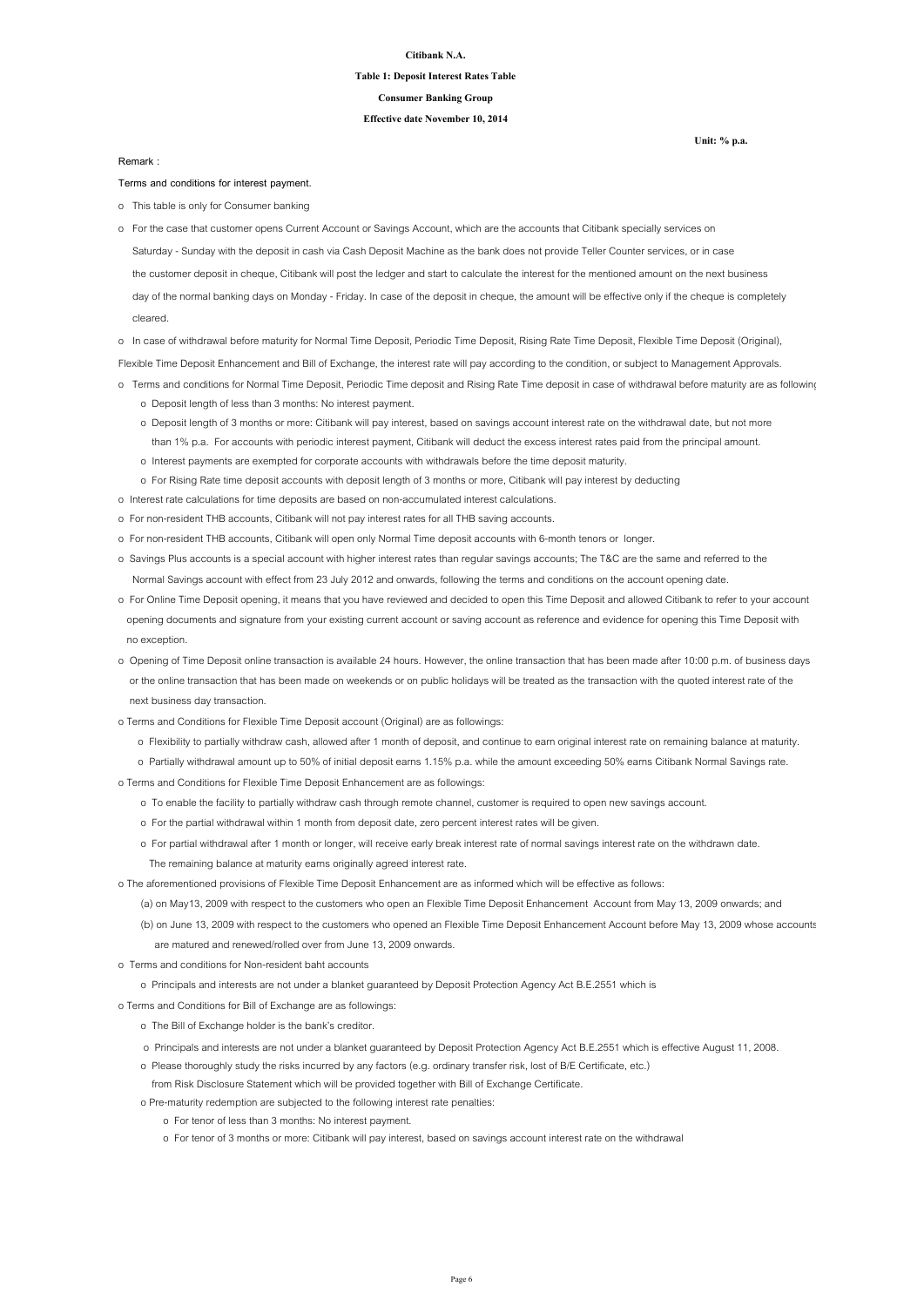**Unit: % p.a.**

#### **Citibank N.A.**

#### **Table 1: Deposit Interest Rates Table**

#### **Effective date November 10, 2014**

#### **Consumer Banking Group**

#### **Other Terms and Conditions**

**Announcement date November 7, 2014**

**(Vira-anong C. Phutrakul )**

**Managing Director, Retail Banking Head**

**Authorize Signature…………………….**

8. Citibank may offer gifts to new customers and on the anniversary program. Annual gifts may be given to all existing customers who eligible to the program under terms and conditions which will be announced and informed to the customers accordingly.

9. Citibank reserves the right to change conditions and interest rates as appropriate which will be in line with economic situation. Citibank will announce for the changes accordingly.

1. From 1 August 2014 Citigold customers are customers who have sum of Deposit and Investment balance 3 million baht and up. However, Citibank reserves the right to cancel Citigold membership in case that customers have total balance lower than 3 million baht for 12 consecutive months according to Citibank conditions.

2. Citibanking customers are customers who have sum of Deposit and Investment balance 100,000 baht and up. This includes all Citibank and Citigroup staff who have sum of Deposit and Investment balance less than 100,000 baht.

3. Corporate customers are corporate that open accounts with Consumer Banking Group and have sum of Deposit and Investment balance 100,000 baht and up.

4. All Citibank customers will be eligible for interest rate on this Interest Rates Table and will be eligible for additional special rate no more than 0.75% p.a. The special interest is subject to customer's asset under management amount and bank management approval. The mentioned special rate does not apply to auto rollover Time deposit, all types of Saving accounts and Rising Rate Time deposit .

5. Citibank can offer additional interest rate 0.25%p.a.on top of announced interest rate to all Citibank and Citigroup staff. The mentioned special rate does not apply to all types of Saving accounts, Rising Rate Time deposit and auto rollover Time deposit.

7. Citibank can offer Citigold interest rate to Citibanking customers who add deposit balance to 2 million baht and up according to the conditions of Citigold customers.

6. Volume is total deposit balance of customers and their relatives on a same day.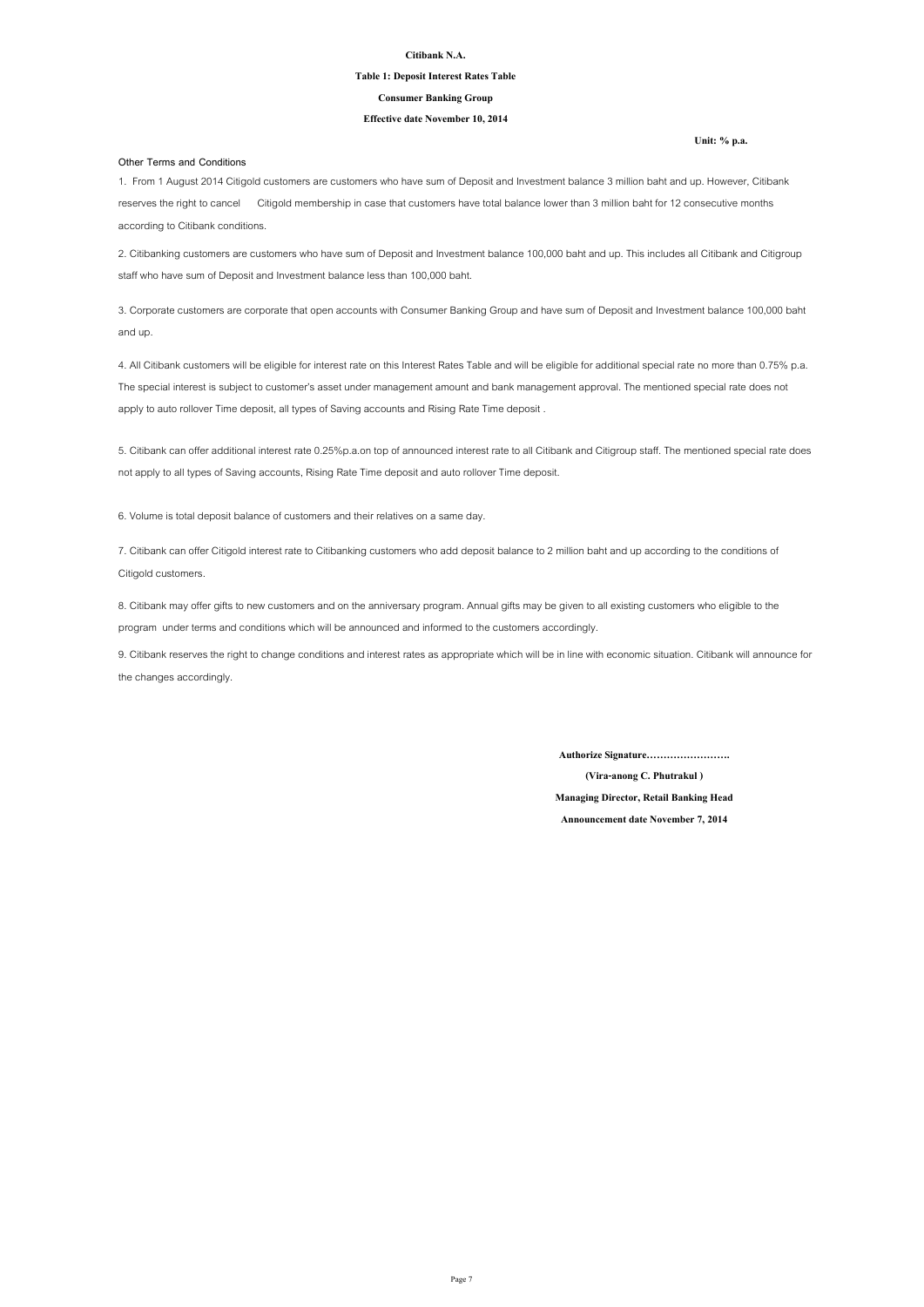|                                                                                       |                                 | Citibank N.A.                         |                                     |                                  |  |  |  |  |  |
|---------------------------------------------------------------------------------------|---------------------------------|---------------------------------------|-------------------------------------|----------------------------------|--|--|--|--|--|
| 1/<br><b>Table 2: Lending Interest Rates</b>                                          |                                 |                                       |                                     |                                  |  |  |  |  |  |
|                                                                                       |                                 | <b>Consumer Banking Group</b>         |                                     |                                  |  |  |  |  |  |
| <b>Effective date November 10, 2014</b>                                               |                                 |                                       |                                     |                                  |  |  |  |  |  |
|                                                                                       |                                 |                                       |                                     | Unit: % p.a.                     |  |  |  |  |  |
| A. Reference Interest Rates                                                           |                                 |                                       |                                     |                                  |  |  |  |  |  |
| 1. Minimum Loan Rate                                                                  |                                 | <b>MLR</b>                            | 7.25                                |                                  |  |  |  |  |  |
| 2. Minimum Overdraft Rate                                                             |                                 | <b>MOR</b>                            | N/A                                 |                                  |  |  |  |  |  |
| 3. Minimum Retail Rate                                                                |                                 | <b>MRR</b>                            | N/A                                 |                                  |  |  |  |  |  |
| 4. Others (Temporary Overdraft Rate)                                                  |                                 |                                       | 7.25                                |                                  |  |  |  |  |  |
|                                                                                       |                                 |                                       |                                     | Unit: % p.a.                     |  |  |  |  |  |
|                                                                                       |                                 | <b>B. Maximum Interest Rates</b>      |                                     |                                  |  |  |  |  |  |
| <b>B</b> (1) Consumer Loan                                                            | <b>Personel Loan</b>            |                                       |                                     | <b>Overdraft with Collateral</b> |  |  |  |  |  |
|                                                                                       | <b>With Collateral</b>          | <b>Without Collateral</b>             | <b>Housing Loan</b>                 |                                  |  |  |  |  |  |
|                                                                                       | MLR-0.50% $^{27}$ (Currently is |                                       | MLR-0.50% $^{27}$ (Currently is     |                                  |  |  |  |  |  |
| 5. Ceiling Rate                                                                       | equal to $6.75\%$ )             | N/A                                   | equal to $6.75\%$ )                 | 5.75                             |  |  |  |  |  |
| 6. Maximum Default Interest Rate                                                      | $15.00^{4/}$                    | N/A                                   | $15.00^{4/}$                        | N/A                              |  |  |  |  |  |
|                                                                                       |                                 |                                       |                                     |                                  |  |  |  |  |  |
| <b>B</b> (2) Commercial Loan                                                          | Overdraft                       | Short Term $(<=1$ Year) <sup>3/</sup> | Long Term $(>1$ Year) <sup>3/</sup> |                                  |  |  |  |  |  |
| 7. Ceiling Rate                                                                       | N/A                             | 20.99                                 | 20.99                               |                                  |  |  |  |  |  |
| 8. Maximum Default Interest Rate                                                      | N/A                             | 20.99                                 | 20.99                               |                                  |  |  |  |  |  |
|                                                                                       |                                 |                                       |                                     |                                  |  |  |  |  |  |
| Remark:                                                                               |                                 |                                       |                                     |                                  |  |  |  |  |  |
| 1/ Exclude the type of credits in which BOT has stipulated the specific criteria.     |                                 |                                       |                                     |                                  |  |  |  |  |  |
| 2/ Ceiling rate for Housing Loan approved before year 2011 is 20.32%                  |                                 |                                       |                                     |                                  |  |  |  |  |  |
| 3/ Product not being offered currently                                                |                                 |                                       |                                     |                                  |  |  |  |  |  |
| 4/ Maximum default interest rate for Housing Loan approved before year 2011 is 45.63% |                                 |                                       |                                     |                                  |  |  |  |  |  |
|                                                                                       |                                 |                                       |                                     |                                  |  |  |  |  |  |
|                                                                                       |                                 |                                       |                                     |                                  |  |  |  |  |  |
|                                                                                       |                                 |                                       |                                     |                                  |  |  |  |  |  |
|                                                                                       |                                 |                                       | (Vira-anong C. Phutrakul)           |                                  |  |  |  |  |  |
| <b>Managing Director, Retail Banking Head</b>                                         |                                 |                                       |                                     |                                  |  |  |  |  |  |

 **Announcement date November 7, 2014**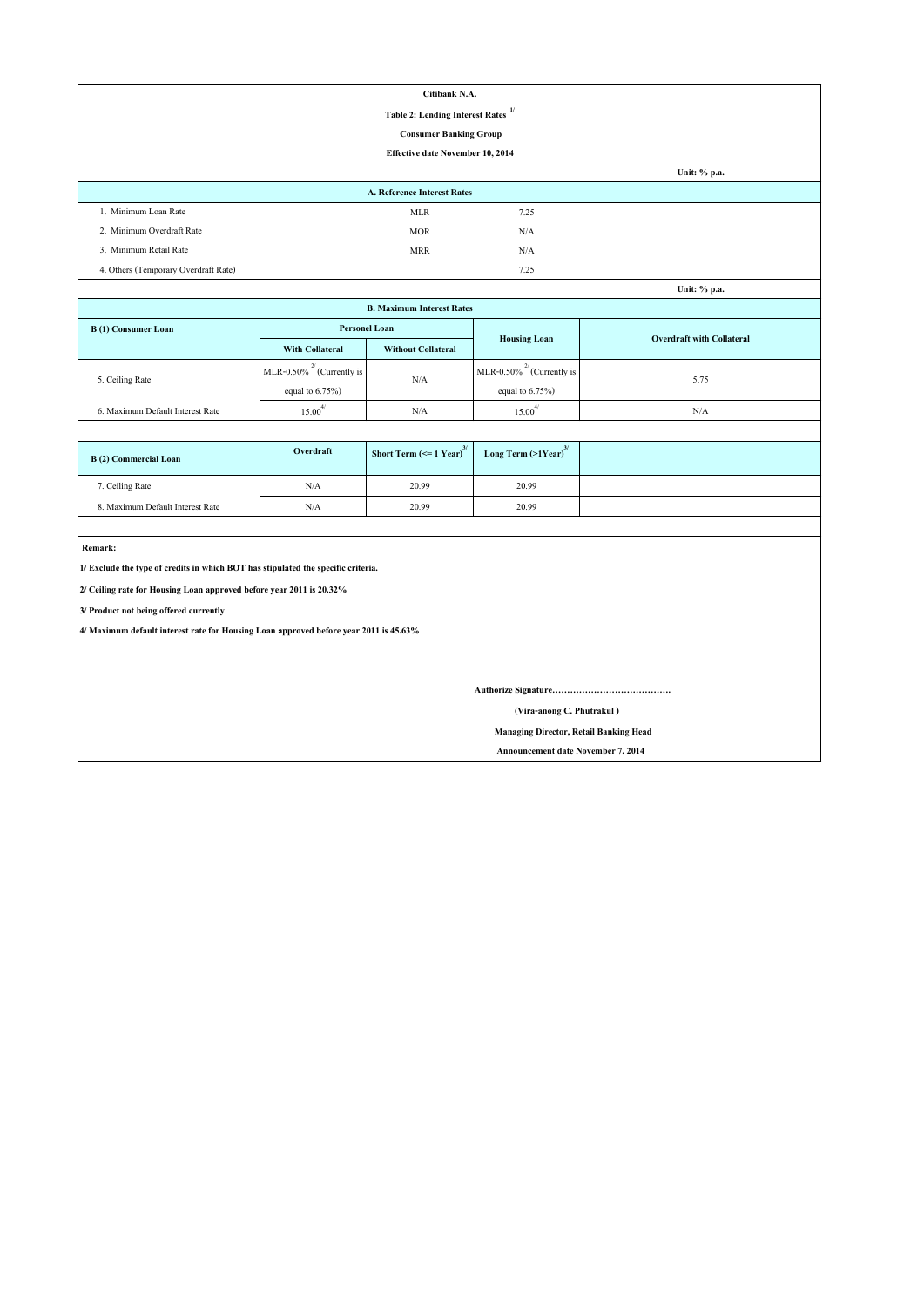| Citibank N.A.                                                                                            |                        |                                                              |                                                            |        |  |  |  |  |
|----------------------------------------------------------------------------------------------------------|------------------------|--------------------------------------------------------------|------------------------------------------------------------|--------|--|--|--|--|
| Table 3: Fees/ Charges and Penalty Related to Deposit and Lending <sup>1</sup> and Others Fees           |                        |                                                              |                                                            |        |  |  |  |  |
| <b>Consumer Banking Group</b>                                                                            |                        |                                                              |                                                            |        |  |  |  |  |
| <b>Effective date November 10, 2014</b>                                                                  |                        |                                                              |                                                            |        |  |  |  |  |
| 4/<br>A. Fee related to Deposit $3/$<br><b>Unit: THB</b><br>Remark                                       |                        |                                                              |                                                            |        |  |  |  |  |
|                                                                                                          |                        | Total average balance lower than 3 million baht for Citigold |                                                            |        |  |  |  |  |
| 1. Below minimum balance account service fee                                                             |                        | 100 THB/Account/month (Charges by Quarter) for Citibanking   | customer and Total average balance lower than 100,000 baht |        |  |  |  |  |
|                                                                                                          |                        | for Citibanking customer                                     |                                                            |        |  |  |  |  |
| <b>B.</b> Fee related to Lending                                                                         |                        | <b>Unit: THB</b>                                             |                                                            |        |  |  |  |  |
|                                                                                                          |                        | <b>Personal Loan</b>                                         |                                                            |        |  |  |  |  |
| B (1) Consumer Loan: Actual and reasonable expenses                                                      | <b>With Collateral</b> | <b>Without Collateral</b>                                    | <b>Housing Loan</b>                                        | Remark |  |  |  |  |
| 1. Expenses paid to government authorities i.e.,                                                         |                        |                                                              |                                                            |        |  |  |  |  |
|                                                                                                          | 0.05% of loan amount   |                                                              |                                                            |        |  |  |  |  |
| 1) Stamp duty                                                                                            | or maximum 10,000      | N/A                                                          | 0.05% of loan amount or maximum                            |        |  |  |  |  |
|                                                                                                          | baht                   |                                                              | 10,000 baht                                                |        |  |  |  |  |
|                                                                                                          | 1% of the loaned       |                                                              |                                                            |        |  |  |  |  |
| 2) Mortgage Registration Fee                                                                             | amount or maximum      | N/A                                                          | 1% of the loaned amount or                                 |        |  |  |  |  |
|                                                                                                          | 200,000 baht           |                                                              | maximum 200,000 baht                                       |        |  |  |  |  |
| 2. Expenses paid to the third or external parties i.e.,                                                  |                        |                                                              |                                                            |        |  |  |  |  |
| In general case                                                                                          |                        |                                                              |                                                            |        |  |  |  |  |
| 1) Credit Bureau search fee                                                                              | N/A                    | N/A                                                          | N/A                                                        |        |  |  |  |  |
| 2/<br>2) Collateral Appraisal expenses                                                                   | Maximum 4,000 baht     | N/A                                                          | Maximum 4,000 baht                                         |        |  |  |  |  |
|                                                                                                          | Rate subject to        |                                                              |                                                            |        |  |  |  |  |
| 3) Insurance premium                                                                                     | insurance company      | N/A                                                          | Rate subject to insurance company                          |        |  |  |  |  |
| 4) Payment fee through other counters/ channels<br>(Bangkok Metropolitan area and Greater bangkok charge |                        | N/A                                                          |                                                            |        |  |  |  |  |
| per transaction / upcountry charge per transaction (actual                                               |                        |                                                              |                                                            |        |  |  |  |  |
| (6n)                                                                                                     |                        |                                                              |                                                            |        |  |  |  |  |
| Citibank N.A.                                                                                            | Free                   |                                                              | Free                                                       |        |  |  |  |  |
| <b>Bangkok Bank</b>                                                                                      | 20 THB/ 35 THB         |                                                              | 20 THB/ 35 THB                                             |        |  |  |  |  |
| Thai Military Bank                                                                                       | 20 THB/ 35 THB         |                                                              | 20 THB/ 35 THB                                             |        |  |  |  |  |
| <b>Bank of Ayudhya</b>                                                                                   | 20 THB/ 35 THB         |                                                              | 20 THB/ 35 THB                                             |        |  |  |  |  |
| Krung Thai Bank                                                                                          | 25 THB/ 25 THB         |                                                              | 25 THB/ 25 THB                                             |        |  |  |  |  |
| Kasikorn Bank                                                                                            | 25 THB/ 35 THB         |                                                              | 25 THB/ 35 THB                                             |        |  |  |  |  |
| Siam Commercial Bank<br>In default case                                                                  | 25 THB/ 40 THB         |                                                              | 25 THB/ 40 THB                                             |        |  |  |  |  |
| 1) Returned Cheque fee (other commercial banks)                                                          | N/A                    | N/A                                                          | N/A                                                        |        |  |  |  |  |
| 2) Fee for insufficient fund (In case of payment by debiting                                             |                        |                                                              |                                                            |        |  |  |  |  |
| from the account of other commercial banks)                                                              | N/A                    | N/A                                                          | N/A                                                        |        |  |  |  |  |
|                                                                                                          | Maximum 225            |                                                              |                                                            |        |  |  |  |  |
| 3) Debt Collection Expenses                                                                              | baht/billing cycle     | N/A                                                          | Maximum 225 baht/billing cycle                             |        |  |  |  |  |
| 3. Operating cost of commercial bank                                                                     |                        |                                                              |                                                            |        |  |  |  |  |
| In general case                                                                                          |                        |                                                              |                                                            |        |  |  |  |  |
| 1) Collateral Appraisal expenses                                                                         | N/A                    | N/A                                                          | N/A                                                        |        |  |  |  |  |
| 2) Fee for a new statement requested (for the second copy or                                             | N/A                    | N/A                                                          | N/A                                                        |        |  |  |  |  |
| more)                                                                                                    |                        |                                                              |                                                            |        |  |  |  |  |
| 3) Loan processing fee                                                                                   | Free                   | N/A                                                          | Free                                                       |        |  |  |  |  |
| In default case                                                                                          |                        |                                                              |                                                            |        |  |  |  |  |
| 3) Debt Collection Expenses                                                                              | N/A                    | N/A                                                          | N/A                                                        |        |  |  |  |  |
| B(2) Commerical Loan: Actual and reasonable expense                                                      |                        | Overdraft                                                    |                                                            | Remark |  |  |  |  |
| 1. N/A                                                                                                   |                        | N/A                                                          |                                                            | N/A    |  |  |  |  |